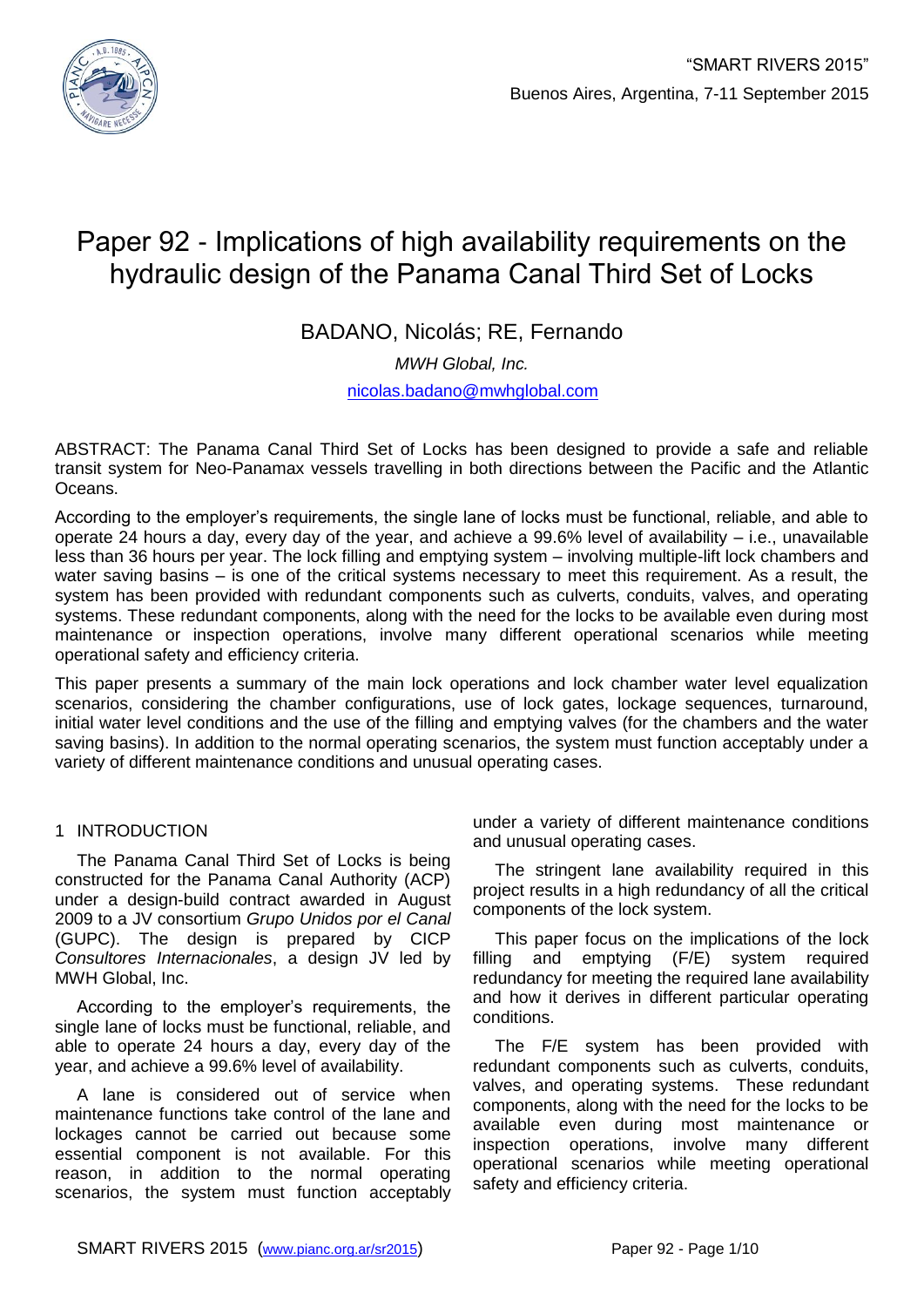

#### 2 HYDRAULIC SYSTEM FOR THE LOCKAGE **OPERATION**

# 2.1 *Lock complexes*

The Third Set of Locks of the Panama Canal consists of two new lock facilities, one at each end of the Canal. These are in addition to the existing two lock lanes operational since 1914. A new lock facility is located at the Atlantic end of the Canal (Agua Clara Locks), on the east side of the existing Gatun locks and the other is located at the Pacific end of the Canal (Cocolí Locks), to the southwest of the existing Miraflores Locks. The new locks will be connected to the existing channel system through new navigational access channels.

Each of the new lock facilities consists of three (3) aligned locks chambers (Upper, Middle, and Lower) separated by a pair of Rolling Gates housed in four (4) Lock Heads, through which vessels move in three steps from sea level to the level of Gatun Lake (~+27m) and back down again. Each complex is completed with the associated buildings, facilities, and other systems required for its operation.

Each chamber will have three (3) lateral water saving basins (WSB) totaling nine (9) basins per lock and eighteen (18) basins all told. The three WSBs (Top, Intermediate, and Bottom) store water when lowering the chamber water level, and supply water when increasing the chamber water level. This procedure allows the reutilization of up to 60% in each cycle reducing the water consumption of the lock system.

As for the existing Panama locks, the chambers, and also the water saving basins will be filled and emptied through a network of culverts, conduits, ports and connections controlled by valves. Filling and emptying is only by gravity and does not use pumps. The rolling gates will hold water unless the levels on both sides of them are equal. , When the water levels either side are equal the rolling gates can be opened enabling the vessels to move from one side to the other.

The required new lock's standard chambers are 458 m (1,500') long, by 55 m (180') wide, and 18.3 m (60') minimum depth, allowing vessel drafts of up to 15.2m (50') in tropical fresh water.

The lock system can operate with or without the WSBs. In the case of operation with WSBs, the following criteria are followed:

- When a vessel moves from the Ocean towards the Lake (i.e., from a lower level towards a higher one, or 'uplockage'), the water level at each chamber is increased in two steps: (i) by receiving all available water from the corresponding WSBs, successively in time (starting with the bottom WSB); (ii) by receiving water from the target reservoir (chamber or the Lake) through the culverts, untill the two water levels are equalized.

Buenos Aires, Argentina, 7-11 September 2015

- When a vessel moves from the Lake towards the Ocean (i.e., from a higher level towards a lower one, or 'downlockage'), the water level at each chamber is decreased in two steps: (i) by sending water to the corresponding WSBs, successively in time; (ii) by sending water to the target reservoir (chamber or the Ocean) through the culverts, untill the two water levels are equalized.

For the operation without WSBs, step (i) is skipped for both uplockage and downlockage.

# 2.2 *Filling and emptying system*

The main objectives of the Filling and Emptying System are to achieve four main objectives:

- 1. Minimize the F/E times to increase the vessel-throughput capacity of the system,
- 2. Minimize water slopes and hawser forces to achieve a balanced and safe process,
- 3. Minimize the overall use of fresh lake water, and
- 4. Maintain the vessel positioned in the center of the chamber longitudinally and transversally during the F/E process for standard lockage conditions.

To achieve these objectives, the F/E system was designed and constructed to be as symmetrical as possible. If possible, depending of the availability of the different components, the F/E system must be operated symmetrically to prevent vessel movements causing a vessel to hit the wall, gates, tugs or other vessels inside the chamber, or introducing excessive water slopes or hawser forces. If symmetrical operation is not possible due to the lack of certain components, the F/E system must be operated according to particular rules that minimize the impact of non-symmetrical operation.

The F/E system principally consists of the main and secondary culverts, valves, conduits and water saving basins (WSBs). Culverts connect hydraulically with the chambers through ports, and WSBs connect hydraulically with the culverts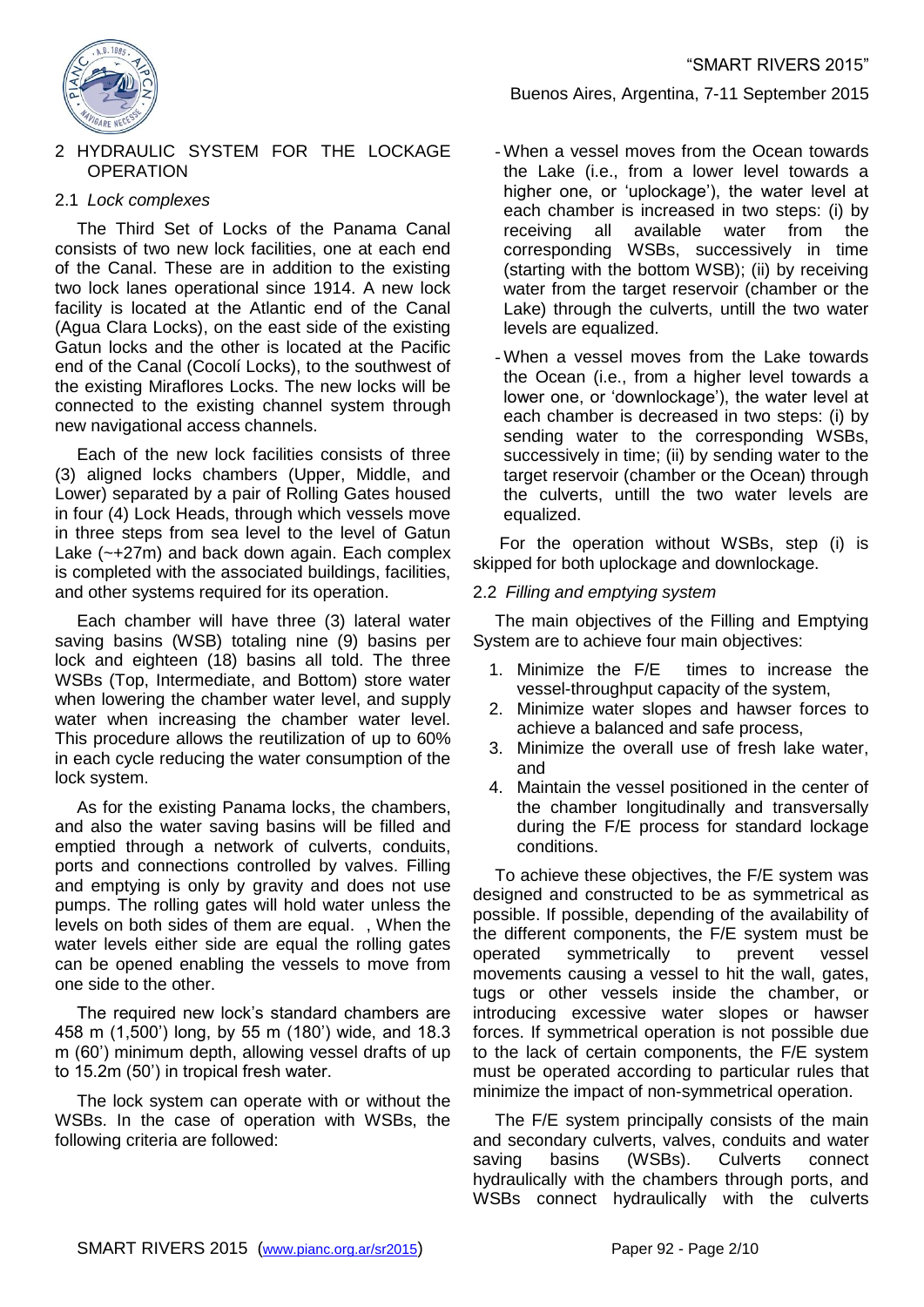

through conduits. Hydraulic components of the F/E System include the following elements (see Figure [1\)](#page-2-0):

- Intake and Outlet Structures located in the Locks Complex Wingwalls. Each structure incorporates four bays or openings.
- Culvert valves. These valves control water flow from Gatun Lake, between contiguous lock chambers, and to ocean level. These valves are located in the Lockheads, where every culvert splits in two (2) branches in parallel. Every branch has two (2) culvert valves in series for redundancy;
- One (1) main culvert along each side of the lock chambers, located inside the lock walls. The purpose of the main culverts is to supply and receive water through the central connection to and from the secondary culverts in the longitudinal walls of the chambers. The near main culvert is the one closest to the WSBs (Island side), while the far main culvert is the one on the opposite side of the chamber (Continental side).
- Four (4) secondary culverts (two per lock side) per lock chamber. The purpose of the secondary culverts is to laterally fill and empty the lock chambers evenly. The secondary culvert is a manifold and distributes flow to the ports of the lock chambers during filling; and collects flow from the chamber through the different ports during emptying. The secondary culverts are also connected to the WSB conduits to transfer water between the chamber and the WSB in both directions.
- Ten (10) ports per secondary culvert, connecting the lock chamber through the lock walls for a total of forty (40) ports per lock chamber. The ports both feed water from the secondary culvert into the lock chamber during filling and in turn draw it back from the chamber into the secondary culvert when emptying.
- Two (2) chamber conduits per chamber. They connect the secondary culverts from both sides of the chamber with the trifurcations. They convey water between the chamber and each one of the three WSB in both directions.

Buenos Aires, Argentina, 7-11 September 2015

- Two (2) trifurcation structures per chamber. They connect the chamber conduits with each one of the WSB conduits. Each trifurcation is connected to six (6) conduit valves that regulate the flow of the three conduits that connect with the three WSB. Each WSB conduit is divided in two (2) branches in parallel, each one controlled by only one (1) conduit valve.
- The WSB conduits connect each WSB with the trifurcations. An intake/discharge structure exits at the end of every WSB conduit. Each structure includes two bays equipped with horizontal trash racks.
- Means of equalization. Equalization valves are provided in each Lockhead in order to enable equalization of water levels between adjacent chambers with the level between the two rolling gates in the connecting Lockhead. Also they allow the transference of make-up water from the lake towards the oceans to adjust the water levels along the complexes if needed.

[Figure 1](#page-2-0) shows a general view and details of the F/E system.



<span id="page-2-0"></span>Figure 1 – F/E System Scheme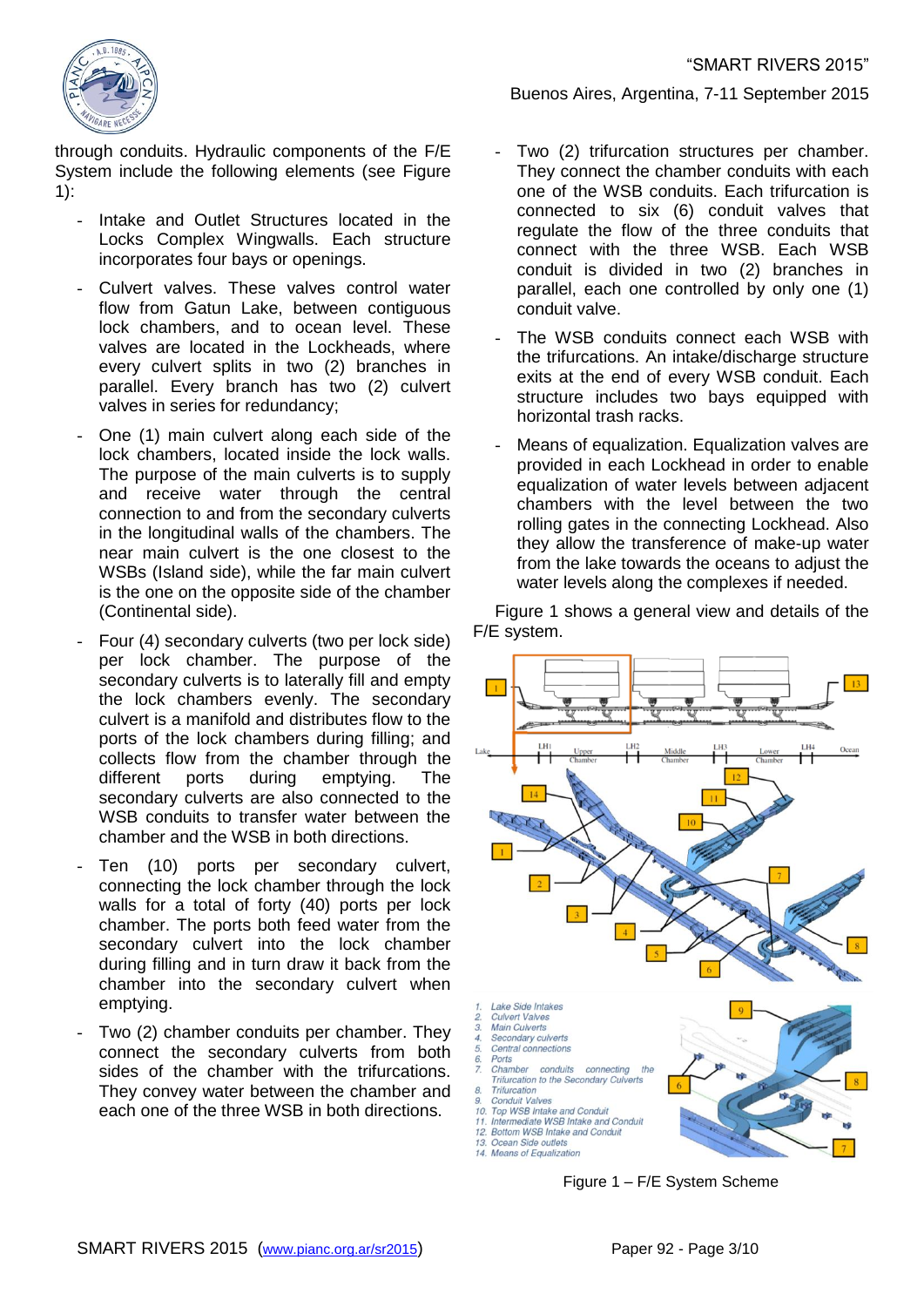

# Buenos Aires, Argentina, 7-11 September 2015

#### <span id="page-3-0"></span>2.3 *Uplockage and Downlockage operations*

For a transit of a vessel through the lock complexes a series of equalization operations between different water bodies are required.

The operations are controlled by different valves at the Lockheads for the equalization between the chambers, or with the lake or with the oceans, and in the trifurcation structures for the equalizations between the chambers and the WSBs.

Different single operations can be identified. They were studied through physical and numerical models during the design phase of the project. They are:

- *Lake to Lock operation*. The operation fills the Upper Chamber up to the equalization with the Lake elevation. The operation is controlled by the culvert valves in Lockhead 1 (see [Figure 2](#page-4-0) for Lockheads numbering).
- *Lock to Lock operation*. The operation connects two lock chambers until the two levels are equalized. It could be a filling operation, if the vessel is in the downstream chamber, or an emptying operation, if the vessel is in the upstream chamber. The operation is controlled by the culvert valves in Lockhead 2 for the operations between the Upper and Middle chamber and by the culvert valves in Lockhead 3 for the operations between the Middle and Lower chamber.
- *Lock to Ocean operation*. The operation empties the Lower Chamber up to the equalization with the Oceans elevations. The operation is controlled by the culvert valves in Lockhead 4.
- *WSB to Lock*. The operation fills the chamber up to the equalization of water levels between the chamber and the WSB. It is controlled by the conduit valves.
- *Lock to WSB*. The operation empties the chamber up to the equalization of water levels between the chamber and the WSB. It is controlled by the conduit valves.

During an uplockage operation, the vessel will take part in three chamber filling operations. These operations are two Lock to Lock operations and a Lake to Lock. They are one Lower chamber filled from the Middle chamber (Lock to Lock), one Middle chamber filled from the Upper chamber (Lock to Lock) and one Upper chamber filled from the lake (Lake to Lock). At the beginning of the operation the

chamber with the vessel is at its lower level (ocean level) and the rest of the chambers are at their high level, so as to continue with the above described operations. The process can be performed with or without the use of the WSB.

During a downlockage operation, the vessel will take part in three chamber emptying operations. These operations are two Lock to Locks operations and a Lock to Ocean. They are one Upper chamber emptying to the Middle chamber (Lock to Lock), one Middle chamber emptying to the Lower chamber (Lock to Lock) and one Lower chamber emptying to the Ocean (Lock to Ocean). At the beginning of the operation the chamber with the vessel is at its higher elevation and the rest of the chambers are at their lower elevations, so as to continue with the above described operation. The sequence can be performed with or without the WSB.

The total drop (or lift) between the lake and the oceans is between 24-27 m and is divided in three (3) relatively equal pieces per chamber. Taking into account the characteristics of the complexes and of every single operation the average initial heads of these are:

- 8-9 m for Lake to Lock operations without the use of WSBs, and 3.6 m when the WSBs are used.
- 16-18 m for Lock to Lock operations without the use of WSBs, and 7.2 m when the WSBs are used.
- 8-9 m for Lock to Ocean operation without the use of WSBs, and 3.6 m when the WSBs are used.
- 3.6 m for WSB to Lock operations.
- 3.6 m for Lock to WSB operations.

The Third Set of Locks accommodates the transit of Neo-panamax vessels in both directions. The lock system accommodates both uplockage and downlockage of the vessels, with a planned reversal once per day. Between the two operations a reinitialization has to be done in order to allow the change in the direction of the vessels transit. The sequence required is called Turnaround, which is a sequence that permits the change in direction from up to downlockage and another that permits the change from down to uplockage.

The main purpose of the turnaround is to prepare the chambers and WSB water levels to allow a vessel to enter the lock complex and continue the transit by a sequence of equalization operations.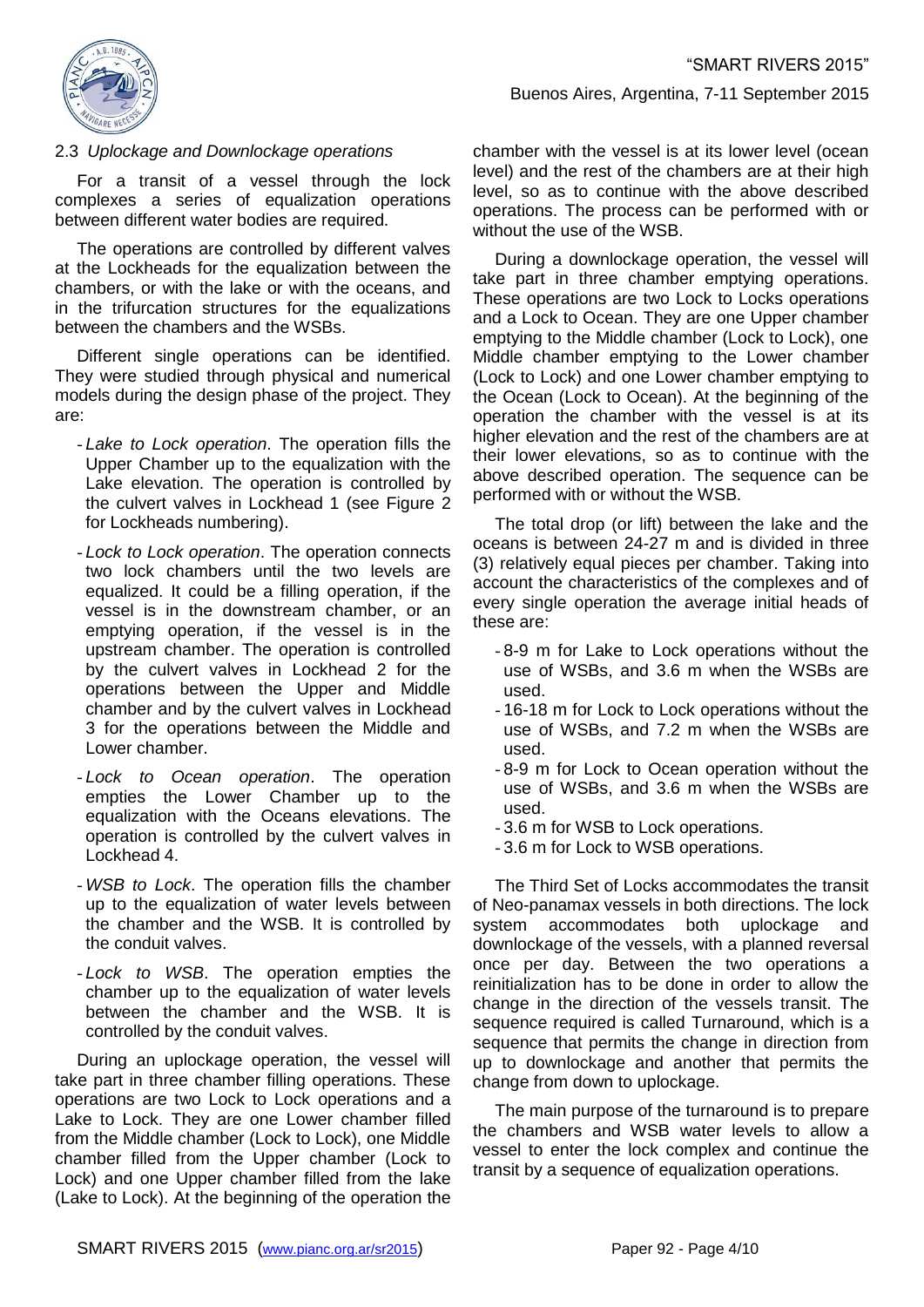

The described redundant systems allow for continued operation of the lock complex to meet the 99.6% availability requirement while also allowing for the planned maintenance over the 100 year life of the project.

# 3 LOCK CHAMBER CONFIGURATION

#### 3.1 *Safety, chamber length and use of gates*

The use of redundant gates or a single gate at each end of the chamber has an influence on the operating procedures, safety, chamber length, and water consumption.

For safety reasons during the lockage the following guidelines will be applied for the use of the gates:

- A redundant set of gates shall be used, when available, in front of vessels as a safety precaution against the possibility of vessel contact. Whenever gate redundancy is not available in front of the vessel, 2-stage vessel movements shall be used to reduce the risk of collision with the gate. The first step brings the vessel to a full stop at a safe distance from the gate, and the second step moves the vessel, dead slow, to the final position.

- The gates are operated when water levels on either side of the gates are equalized within a permissible head difference.

The numbering of the rolling gates is presented in the scheme shown in [Figure 2.](#page-4-0) The Odd gates (RG1, RG3, RG5 and RG7) are at the upstream side of each Lockhead and the Even gates (RG2, RG4, RG6 and RG8) are located at the downstream side of each Lockhead.



Figure 2 – Numbering of the Rolling gates scheme

<span id="page-4-0"></span>Different chamber lengths may be used to lock vessels, depending on the availability of the gates and the size of the vessels. The different chamber length configurations are Short, Standard, and Long, according to the following description:

1. The Short chamber length corresponds to the internal length of 427 m (1,400 feet). It is configured by using inner gates of the chamber

Buenos Aires, Argentina, 7-11 September 2015

at both ends. This is a non-standard or special operating condition.

- 2. The Standard chamber length corresponds to the internal length of 458 m (1,500 feet). It is configured by using only one outer gate behind the vessel and both inner and outer gates in front of the vessel, for safety reasons. This safety condition requires two different configurations of the chamber, one for every transit direction. This is the standard or normal operating condition.
- 3. The Long chamber length corresponds to the internal length of 488 m (1,600 feet). It is configured by using only outer gates of the chamber at both ends. This is a non-standard or special operating condition.

For Uplockage, the Standard chamber is configured with the downstream outer gate and the two upstream gates. [Figure 3](#page-4-1) presents a scheme for the chamber (Lake side is on the left).



<span id="page-4-1"></span>Figure 3 – Scheme for Uplockage Standard Chamber configuration

The inner upstream gate and the outer downstream gate are holding water, taking into account that the seals are at the downstream side of the gate. The outer upstream gate is closed for safety reasons during the vessel movement.

After the vessel is in final position, the redundant gate (the outer upstream) is opened, after which the equalization operation starts. In this condition the upstream part of the gates and their recesses are always flooded at the same elevation as the upstream chambers. This chamber configuration during the equalization process is called Standard Even due to the use of the even gates to configure the chamber.

The design vessel is positioned at the center of the lock chamber configured by the inner upstream gate and the outer downstream gate. In this case, the design vessel is located between the most upstream and most downstream port of the filling and emptying system. At each end of the design vessel there is a distance of 47 m to the gates available for the tug boats used to help guide and position vessels transit the locks complex.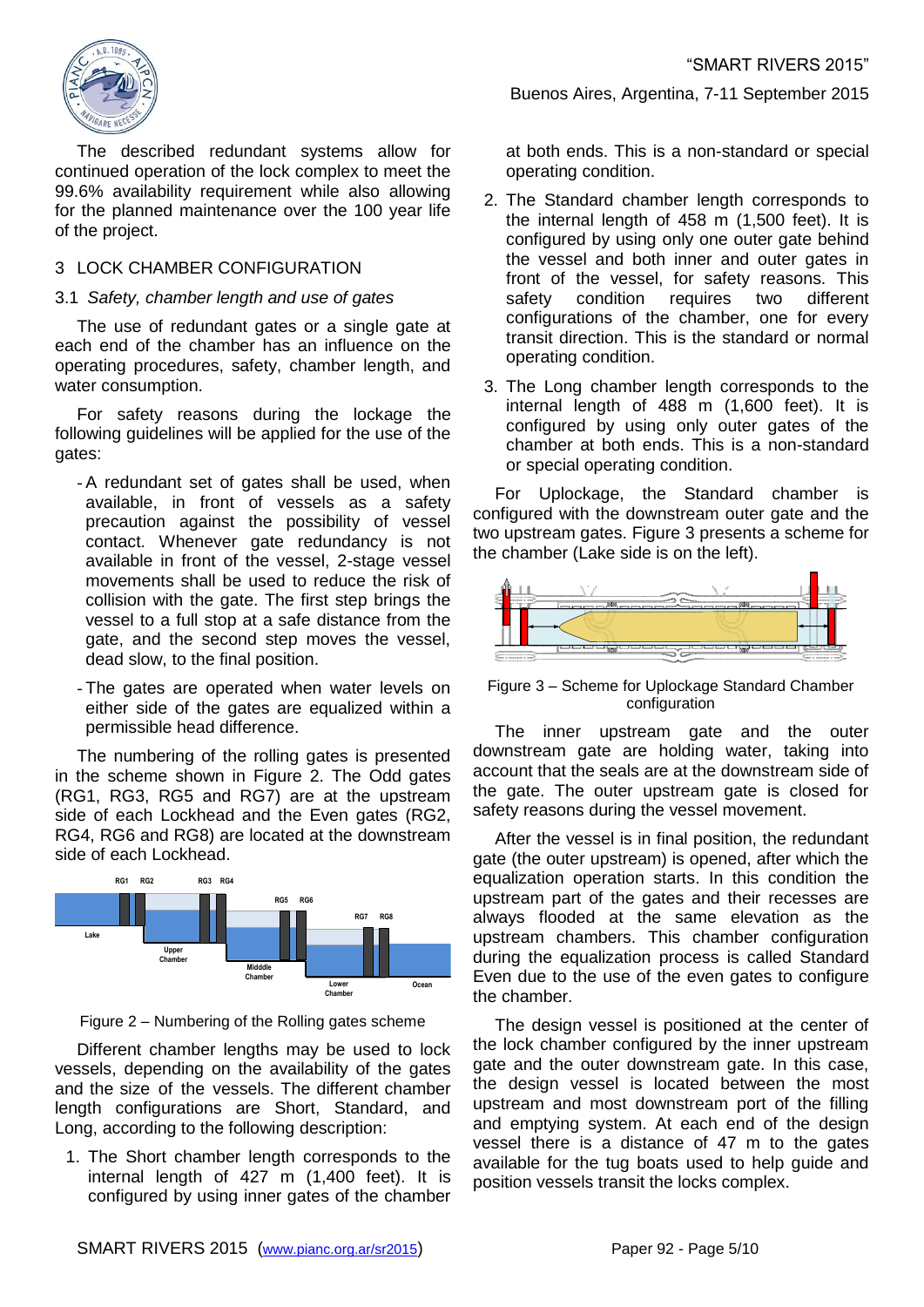

For Downlockage, the Standard chamber is configured with the upstream outer gate and the two downstream gates. [Figure 4](#page-5-0) presents a scheme for the chamber (Lake side is on the left).



<span id="page-5-0"></span>Figure 4 – Scheme for Downlockage Standard Chamber configuration

The outer upstream gate and the inner downstream gate are holding water. The outer downstream gate is closed for safety reasons during the vessel movement. After the vessel is in position, the redundant gate (the outer downstream) is open and then the equalization operation starts. This chamber configuration during the equalization process is called Standard Odd due to the use of the odd gates to configure the chamber.

The design vessel is positioned at the center of the lock chamber configured by the inner downstream gate and the outer upstream gate. At each end of the design vessel there is a distance of 47 m to the gates available for the tugs. With this configuration, the position of the vessel is shifted around 30 m in the upstream direction compared with the previous one. The emptying operation is less critical regarding the hawser forces than the filling operation.

#### 3.2 *Identification of the equalization scenarios*

Because each Lockhead houses two rolling gates, and either one can be in or out of service, the F/E system must equalize different chamber water volumes.

Different chamber configurations exist, depending upon:

- Rolling gates position;
- Rolling gates availability;
- Installation or not of a Recess Closure during a maintenance operation of the gates; and
	- The lockage sequence.

Regarding the maintenance scenarios of the Rolling Gates, a chamber that has a gate under maintenance with the Recess Closure installed to isolate the Gate recess from the chamber is designated as "Special". Since there is only one set of Recess Closure in each complex, only one gate at each complex can be isolated for maintenance at the same time. Therefore, only one "Special" chamber can occur in a complex for all possible gate configurations.

Buenos Aires, Argentina, 7-11 September 2015

The complex can operate with a minimum of one Rolling Gate available in each Lockhead. If there is more than one Rolling gate out of service, it is considered that only one can be repaired in dry dock within its recess, while the others would be located in their wet recesses. If the gate is under maintenance in its recess without the recess closure installed, it does not affect the volumes to be transferred between water bodies.

In order to take into account the volume differences during the equalization, different configurations of the chambers were identified. These chamber configurations give different operational times to arrive at the equalization because the volume to be conveyed through the F/E System is different in each case.

At the four Lockheads, for each of the single operations presented in Section [2.3,](#page-3-0) different combinations are possible involving 8 different chamber configurations that are presented in the following table.

| Chamber<br>Configuration |                      | <b>Description</b>                                                                    |
|--------------------------|----------------------|---------------------------------------------------------------------------------------|
| 1                        | <b>Standard Even</b> | Used as Standard chamber during uplockage<br>operation                                |
| 2                        | Standard Odd         | Used as Standard chamber during<br>downlockage operation                              |
| 3                        | Short                | Inner gates holding water.                                                            |
| 4                        | Long                 | Outer gates holding water.                                                            |
| 5                        | Special Even         | Upstream Gate recess of the downstream<br>Lockhead with Recess Closure installed.     |
| 6                        | Special Odd          | Downstream Gate recess of the upstream<br>Lockhead with Recess Closure installed.     |
| 7                        | Special Long 1       | Downstream Gate recess of the upstream<br>Lockhead with One Recess Closure installed. |
| 8                        | Special Long 2       | Upstream Gate recess of the downstream<br>Lockhead with One Recess Closure installed. |

The total number of cases is obtained by combining the possible different chambers configurations presented before.

Regarding the operations between the WSBs and the chambers, each one of all the nine WSB could be connected to each of the 8 different chamber configurations.

# 3.3 *Lockage sequences*

The lane is considered available if a vessel transit is possible, including non-standard lockages (though slower). A non Standard lockage involves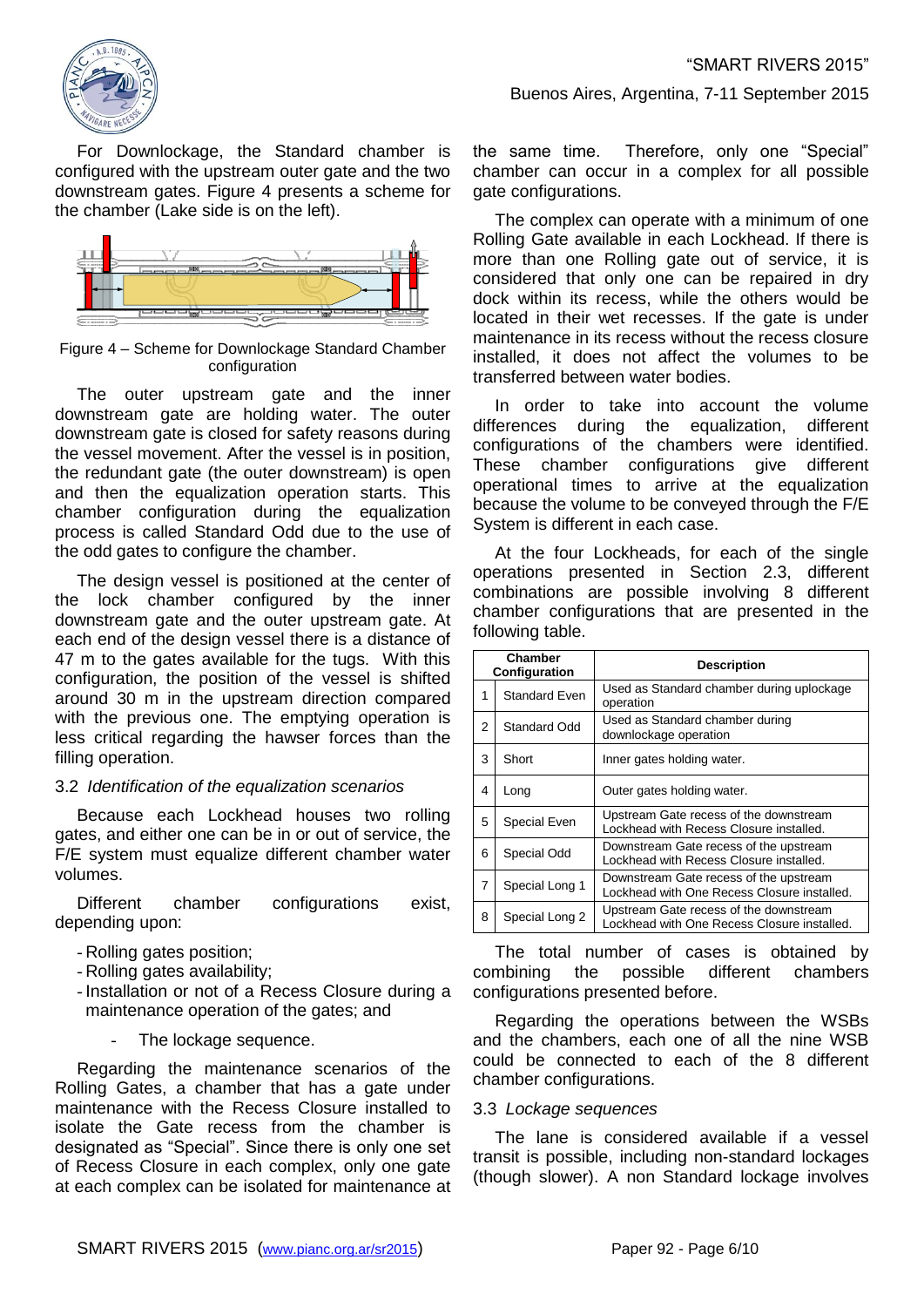

one or more gates, culverts, or valves out-ofservice.

The sequence will vary depending on the availability of the gates. The presence of culverts, or valves out-of-service will not introduce changes in the lockage sequence, it only affects the valve schedule operation and therefore the equalization times (See Section [4\)](#page-7-0).

Each one of the gates could be at three different conditions:

- available,
- unavailable; the gate for any reason is out of service and it is positioned in its recess,
- under Maintenance, the gate is isolated in it recess with the Recess Closure installed.

The use of the gates for the chamber configuration under different availability conditions will follow the general criteria:

- During Downlockage operation: if the inner gate in front of the ship (odd gate) is available it will always be used to hold water, and if the outer gate (even gate) is available it will be closed for safety until the ship stops.
- During Uplockage operation: if the inner gate in front of the ship (even gate) is available it will always be used to hold water, and if the outer gate (odd gate) is available it will be closed for safety until the ship stops.

To determine the lock chambers configuration for all scenarios given by the different gates conditions, all possible combinations of the different gate states were considered. For the analysis of the different possibilities, the following two conditions were applied:

- At least one gate available at every Lockhead.
- As a maximum, only one gate isolated under maintenance per case.

Taking into account the previous conditions, all possible scenarios regarding the combinations of the different gates states were developed for uplockage and downlockage. For each case, the chamber configuration to be used for the Upper, Middle and Lower chamber was determined.

The combination of all valid conditions of the gates results in a total amount of 297 different scenarios of chambers configurations for uplockage and 297 scenarios for downlockage. The following examples can be pointed out:

- One of these scenarios corresponds to the Standard case when all the gates are available. This will be the most frequent case. For Uplockage, the three chambers are Even and, for Downlockage, the three chambers are Odd.

Buenos Aires, Argentina, 7-11 September 2015

- Twenty four (24) cases will use the Even gates in all the Lockheads for uplockage direction when one or more Odd gate is not available.
- Twenty four (24) cases will use the Odd gates in all the Lockheads for downlockage direction when one or more Even gate is not available.
- Two hundred and seventy three (273) cases correspond to all the other different cases for every direction. For example, for uplockage, one case uses a Short Upper Chamber, a Special Long 2 Middle Chamber and a Short Lower Chamber configuration because RG1, RG4 and RG8 are unavailable and RG5 is under maintenance.

# 3.4 *Particular lockage sequences*

Two additional type of sequence are provided for the operation of the Third Set of Locks using all the chambers Short and using all the chambers Long.

The Short Chamber sequence uses a short configuration at the three chambers, both for uplockage and downlockage. This sequence is the only one that uses at the same time the two gates closed at the intermediate Lockheads to perform the equalization operations. For this particular lockage scenario, six of the eight rolling gates must be available. Also all means of equalization of Lockheads 2 and 3 must be available. RG1 and RG8 and their means of equalization are not required to be available. The combination of all the different gate conditions gives a total of eight (8) additional cases.

The average water consumption for a Short chamber sequence without WSB is about 20,000  $m<sup>3</sup>$ per ship transit less than that used in a standard lockage without WSBs. With the use of the WSBs, the Short chamber lockage saves around  $8,000 \text{ m}^3$ of fresh water per ship transit compared to that of a standard lockage with WSBs.

The Long chambers sequence lockage scenario would permit the transit of single vessels with dimensions longer than the design vessel (maximum length of 366 m) or a tandem of vessels that exceeds that length.

For this lockage scenario, six of the eight rolling gates must be available. RG2 and RG7 are not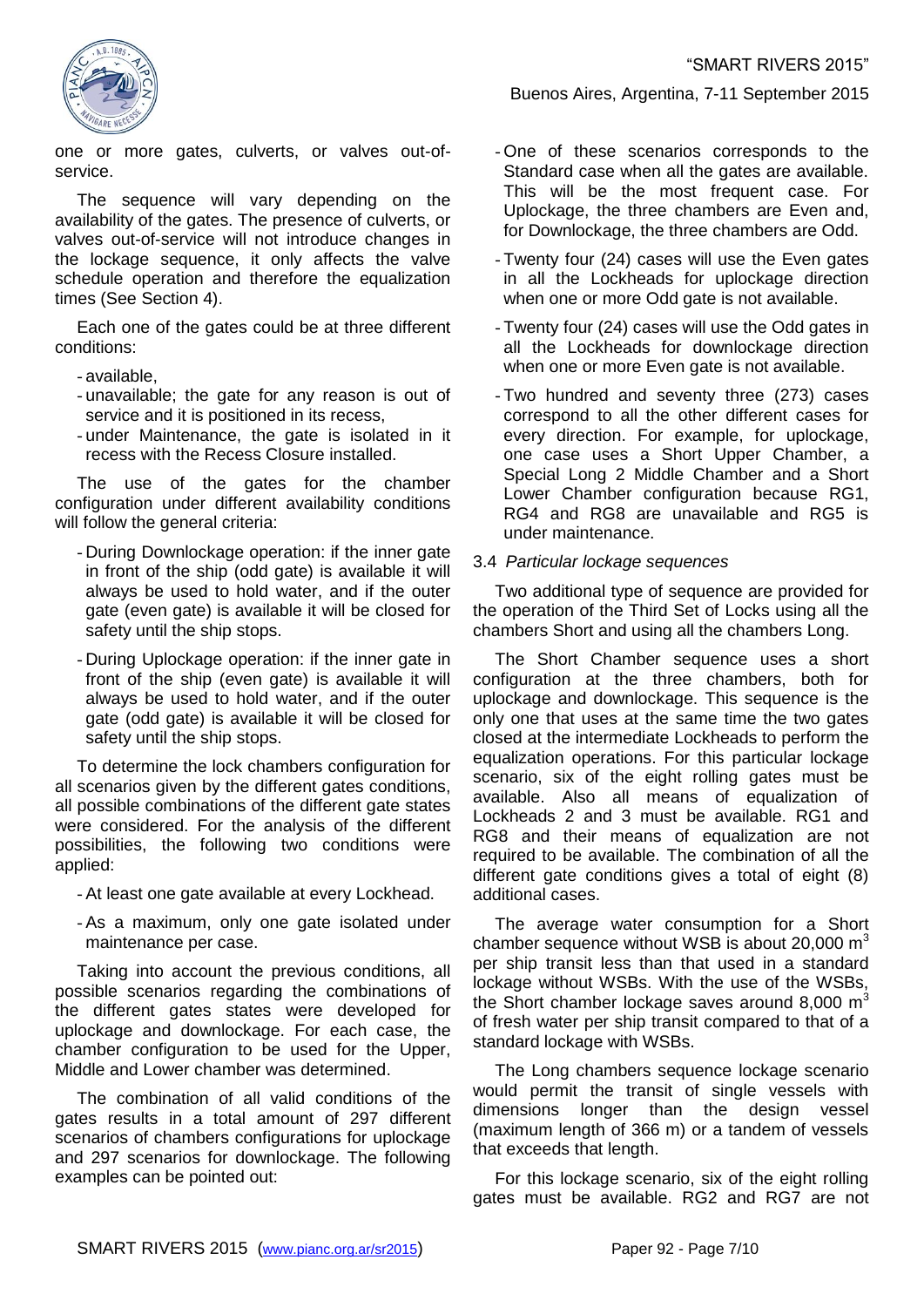

required to be available. Also all means of equalization of Lockheads 2 and 3 must be available. The combination of all the different gate conditions gives a total of eight (8) additional cases.

Taking into account all the combinations of chambers and type of sequences, the total amount of different lockage sequences is 313.

#### <span id="page-7-0"></span>4 F/E SYSTEM OPERATIONS

#### <span id="page-7-3"></span>4.1 *Use of valves*

The valves control the flow inside the culverts and conduits that results from a differential head between two water bodies.

With the opening of the valves between two water bodies, water starts to flow inside the culverts or conduit from the water body with higher head to the water body with the lower head. Flow accelerates from zero to the maximum velocity and then decreases in accordance with the changes of the water levels of the two bodies, the inertia of the flow, the hydraulic head losses and the valve operating schedule. The valve operating schedule controls the variable hydraulic internal head loss which throttles the flow inside the culverts or conduits.

With the closure of the valves, the flow inside the culverts or conduits starts to decelerate by the establishment of a head loss due to the restriction produced by the valve. In contrast, during a free equalization operation (without closing the valves), the inertia of the flow would result in an overflow; that is the flow would not stop when water levels are first equal on both sides of the gate, the upstream chamber would be over-emptied and the downstream chamber would be over-filled. An oscillation of the water levels would start at that point and continue until both levels equalize. In order to stop the flow and avoid the oscillation of the levels (and associated time), valves closure is initiated before first equalization.

The flow through the culverts is regulated by the Culvert Valves. They are 4.15 meters wide and 6.50 meters high. Each culvert is divided in two branches with two valves each. The second valve of each branch is provided for redundancy. Each Lockhead structure has four branches with a total of eight valves, totaling 32 culvert valves in each lock complex. The culvert valve configuration is presented in [Figure 5.](#page-7-1)

The flow through the conduits from the lock chamber to the WSB's and vice versa is regulated

#### Buenos Aires, Argentina, 7-11 September 2015

by the Conduit Valves. They are 4.50 meters wide and 6.00 meters high. Each conduit splits at the trifurcation structure into two branches with a valve for each. Each trifurcation is connected to 6 conduit valves that regulate the flow of the three conduits that connect with the three WSB. There are a total of 12 conduit valves at each chamber giving a total of 36 conduit valves at each complex. No additional redundancy was provided. The conduit valve configuration is presented in [Figure 5](#page-7-1) and a detail of a trifurcation is presented in [Figure 6.](#page-7-2)

The flow through the means of equalization is regulated by the Equalization Valves. They are 3.00 meters wide and 4.00 meters high. The means of equalization bypass the chambers into the space between the rolling gates. There are two equalization valves in each Lockhead, totaling 8 equalization valves at each complex, one per each rolling gate. One valve controls the flow from upstream to the space between the two gates and the other controls the flow from this space to the downstream side. No redundancy is provided for these valves.

<span id="page-7-1"></span>

<span id="page-7-2"></span>Figure 6 –Conduit Valve numbers for the upstream trifurcation of the Upper Chamber

The sequence of operations of all valves follows the sequence presented in Section [2.3](#page-3-0) for each individual equalization operation (i.e. Lake to Lock, Lock to Lock, Lock to Ocean, WSB to Lock or Lock to WSB).

For the operation with the use of WSB, to complete a filling or emptying of a chamber four single operations are required: one equalization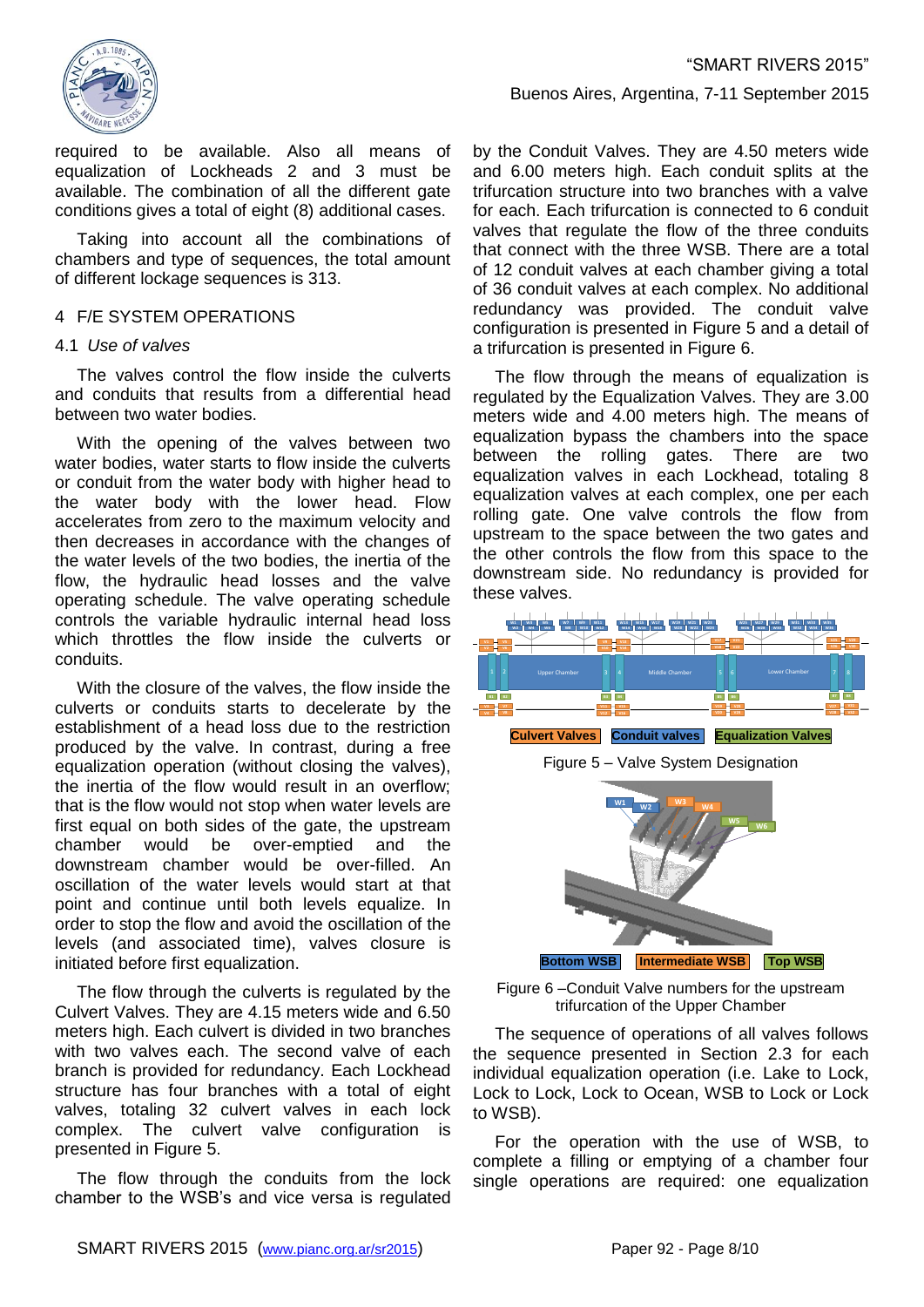

operation between the chamber and each of the three WSB using the Conduit Valves and one equalization operation using the Culvert Valves. [Figure 7](#page-8-0) presents the conceptual schedule of operations for filling a chamber with the use of the WSB and [Figure 8](#page-8-1) for the emptying of it.



<span id="page-8-0"></span>Figure 7 –Valves schedule scheme for a chamber filling



<span id="page-8-1"></span>Figure 8 –Valves schedule scheme for a chamber emptying

The valve operating parameters (opening and closing times and cycles) are based on the calculated and measured values obtained in the physical and numerical models, to comply with the Employer's Requirements regarding:

- Not to exceed Filling and Emptying Times
- Not to exceed Maximum allowed velocities
- Not to exceed Maximum allowed longitudinal and transversal slopes
- Not to exceed Maximum Hawser forces
- No risk of cavitation
- No air entrapment
- No water hammer effects

To achieve these objectives, the F/E system was designed and constructed as symmetrical as possible. Whenever possible, and depending on the availability of the different components, the F/E system will be operated symmetrically to prevent vessel movements causing vessels hitting the wall, gates, tugs or other vessels inside the chamber, or introducing excessive water slopes or hawser forces. If this is not possible due to the lack of certain components, the F/E system will be operated according to the rules that were analyzed for every particular case. The key information for governing the operation of the valves for the 313 different cases is summarized in tables that are used in the Control System.

#### Buenos Aires, Argentina, 7-11 September 2015

Numerical models were calibrated using all the data collected during the physical model tests and also taking into account the scale effects in order to predict the expected final performance of the prototype. All possible initial head ranges of operation, all possible modes of operation regarding the availability of the valves, and all the different scenarios regarding the chambers configurations were simulated to complete the operational tables. With these tables the operation of the valves for all the foreseen scenarios can be accomplished safely and in compliance with operating requirements.

Final adjustments of the valves operation can be made during commissioning, after the Tests on Completion and Performance Tests, and during the service life of the complex.

#### 4.2 *Culvert Valves Modes of Operation*

Several possible culvert branch arrangements could be present in one Lockhead to perform one single operation regarding their use or availability. A branch is available when at least one of the two valves in the branch is available and the other is in open position or even it has been removed for extended maintenance (permitting the normal performance of the branch with the use of the available valve).

There are a total of 19 cases grouped among four different modes of operation depending how many and which of the four branches are unavailable or used. These modes are when:

- i. all the branches are available;
- ii. the operation is performed with two branches, one in each culvert;
- iii. the operation is performed with two branches, both available in only one culvert; and
- iv. the operation is performed through only one available branch.

The first mode follows the normal operation schedule scheme as described in [4.1](#page-7-3) and it is expected to be the most frequent case when all the branches are available. The valves in the other modes follow special operation sequences with steps in the opening schedule and they are expected to be infrequent operations because of the redundancy provided for the mechanical parts of the F/E system.

In the case when only one branch is unavailable, the operation is performed with two branches (one in each culvert) by not using one of the branches in the culvert where both are available. The physical